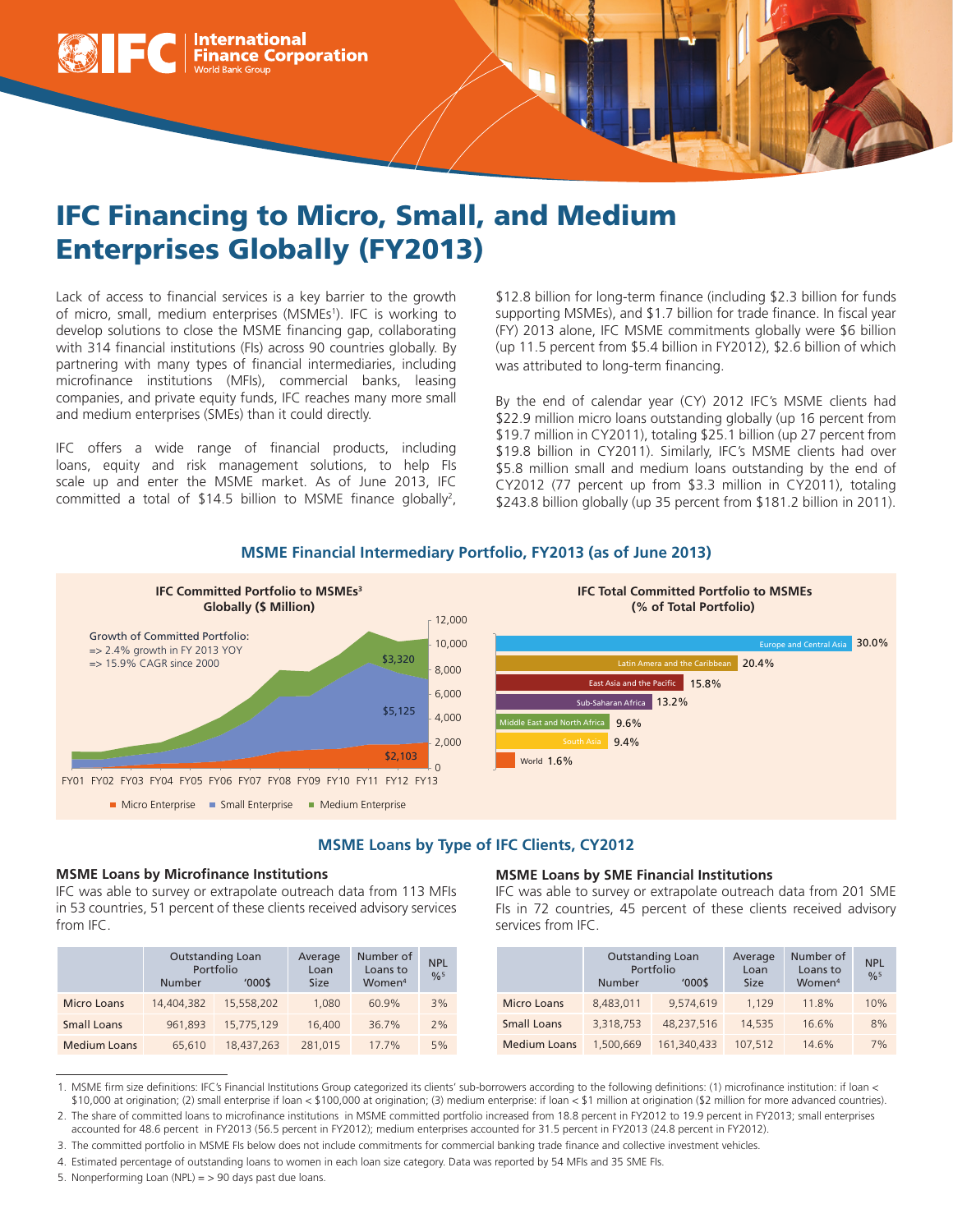

# **MSME Loans by Region, CY2012**

# **MSME Portfolio Composition by Loan Size Globally, CY2012**

**MFI Portfolio SME FI Portfolio**

| <b>MFI</b> | <b>Micro Loans</b> | Small Loans | Medium Loans |
|------------|--------------------|-------------|--------------|
| 2006       | 51.0%              | 31.8%       | 17.2%        |
| 2007       | 62.6%              | 24.4%       | 13.0%        |
| 2008       | 52.8%              | 20.7%       | 26.5%        |
| 2009       | 57.3%              | 16.3%       | 26.4%        |
| 2010       | 56.7%              | 29.8%       | 13.5%        |
| 2011       | 33.7%              | 31.8%       | 34.5%        |
| 2012       | 31.3%              | 31.7%       | 37.0%        |

# **Total Portfolio Composition by Loan Category Globally, CY2012**

Corporate Medium Small Micro Retail Corporate Medium Small Micro Retail 0% 10% 20% 30% 40% 50% 60% 70% 80% 90% 100% 2006 2007 2008 2009 2010 2011 2012

**MFI Portfolio Composition: Volume of Loans SME FIs Portfolio Composition: Volume of Loans**

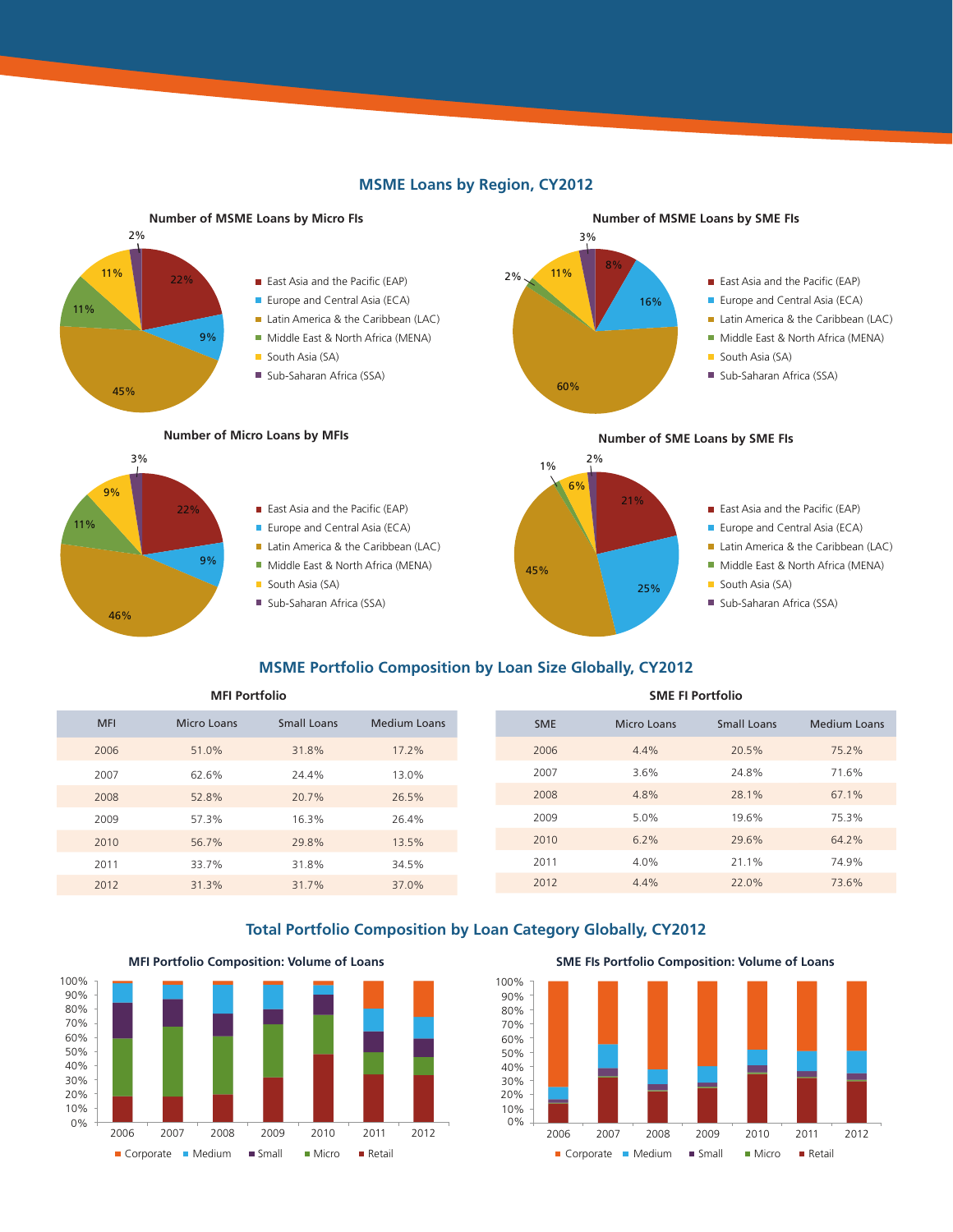#### **Growth Trends**

- Volume of the loans grew consistently over time following the growth in number of IFC Partners. Number of MFI Partners increased by 21.5 percent in CY2012 which added \$10 bln to the MSME loans portfolio since CY2011. While number of SME Partners increased by 15 percent, extending SME portfolio by \$58 bln in dollar terms.
- The product structure remains consistent: Micro Loans (63 percent of which are generated by MFIs) represent 9 percent

of dollar portfolio in CY2012 and grew 26.7 percent since CY2011; SME Loans (86 percent of which were generated by SMEs) represent 91 percent of the entire MSME dollar portfolio and demonstrated improvement by 35 percent in dollar terms.

• A total of 185 clients reported in CY2010, CY2011, and CY2012. During this period, the number of MSME loans they provided grew by 17.5 percent and volume increased by 19.1 percent.



### **Change in Deposits Volume CY2010-CY2012**<sup>6</sup>



2009 2010 2011 2012

**Volume of Small/Medium Loans and Deposits by MFIs Globally (\$ Billion)** 



**Volume of Small/Medium Loans and Deposits by SME FIs Globally (\$ Billion)**